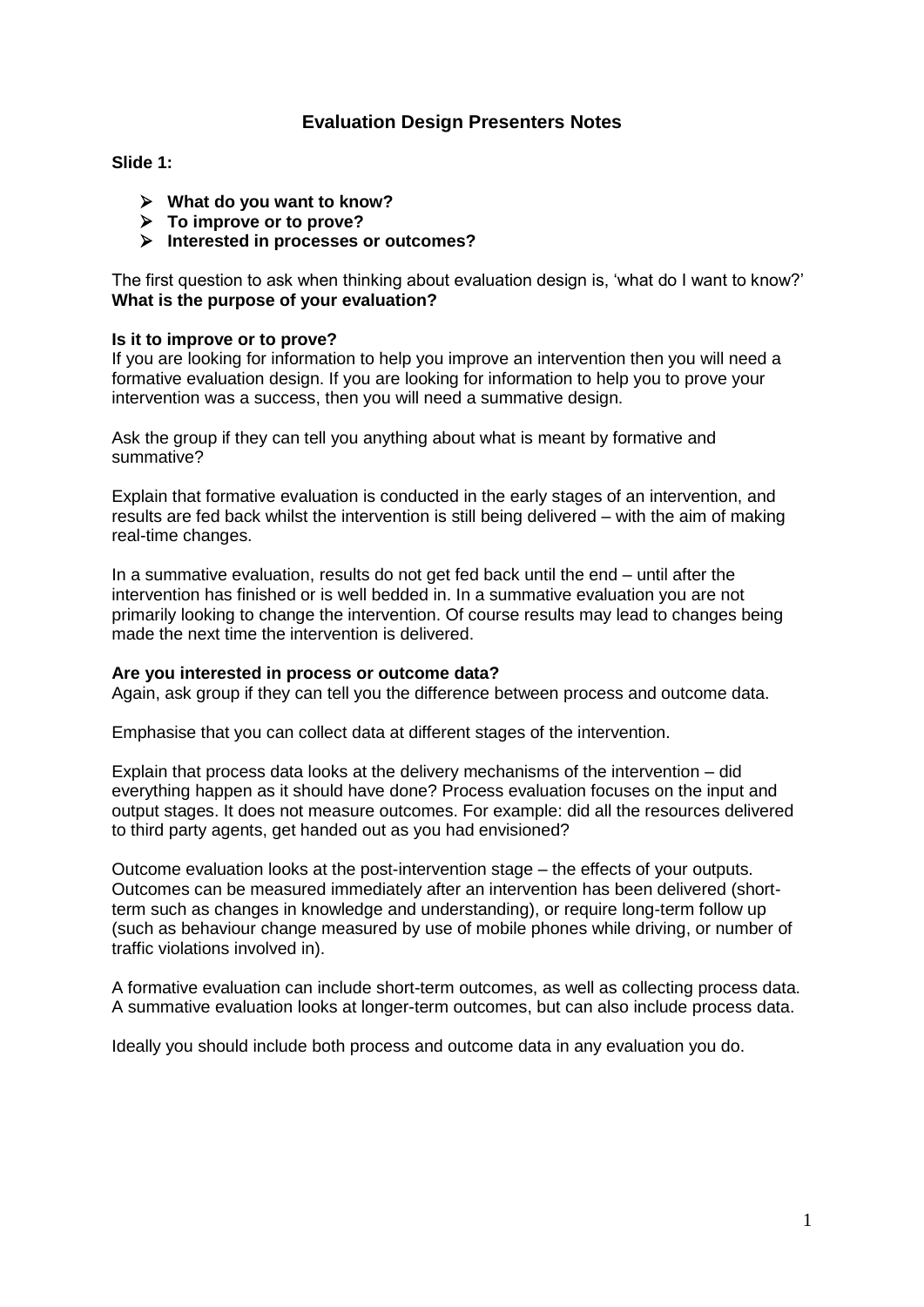### **Slide 2: Key Design Terms**

- **External Validity – can you generalise results?**
- **Internal Validity – alternative explanations?**
- **Reliability – could study be replicated?**
- **Bias – researcher and participant**

These are terms that you will come across in looking critically at evaluations. These factors all affect the strength of an evaluation's findings and how confident you can be about those findings. You need to make your evaluation results as defensible as possible.

**External validity** – only if you have used a random sample can you claim generalisability, i.e. that your findings can be generalised to the whole population – that the whole population would have responded the same as those in your sample. In a non-random sample there could be something very different about the characteristics of those taking part in the intervention, and those who do not.

**Internal validity** – was it your intervention that caused the change you found, or something else? There could be other reasons why the situation you wanted to change improved or worsened. These threats to internal validity (also known as confounding variables), can be relatively simple like maturation, i.e. that as participants age, their views naturally change over time. This is particularly important therefore in evaluation's involving young people such as young drivers – if you are doing a long term follow-up study, can you be sure that it was the intervention that caused the observed change, or simply the effects of growing older? Maturation is similar to regression in that if people hold extreme views at one point in time, it is possible that those views will be less extreme when asked again – i.e. regress towards the average strength of view.

Other threats include:

- History/External Context did something happen to change participants' views in- $\bullet$ between the intervention and your outcome measures? For instance, if you're surveying attitudes on speeding enforcement, a serious local or high-profile crash or court case involving a speeding driver may affect your responses.
- Individual differences, i.e. selection bias. Was there something particular about the  $\bullet$ people who took part in your intervention that meant there was a positive result? For example, were the riders who took up the free post-test motorcycle training, those who are the more cautious riders anyway, or those with particularly safety conscious families? Or were the people in your sample of a similar certain age or education background?

**Reliability** - If somebody else conducted the evaluation again, under the same type of conditions, they should get the same results. If the results can be replicated by others, then the findings are strengthened.

**Bias** – Studies should report any biases that may have affected results. Bias will always be present – for example, the Hawthorne effect where participants will alter their behaviour simply because they know they are part of a study, and are a 'special' group – they may try extra hard. Equally, members of a control group may try extra hard to show that they are no worse off than their counterparts receiving the intervention.

As mentioned above, selection bias is where participants have not been randomly selected, so they may differ from the general population, and/or a comparison group.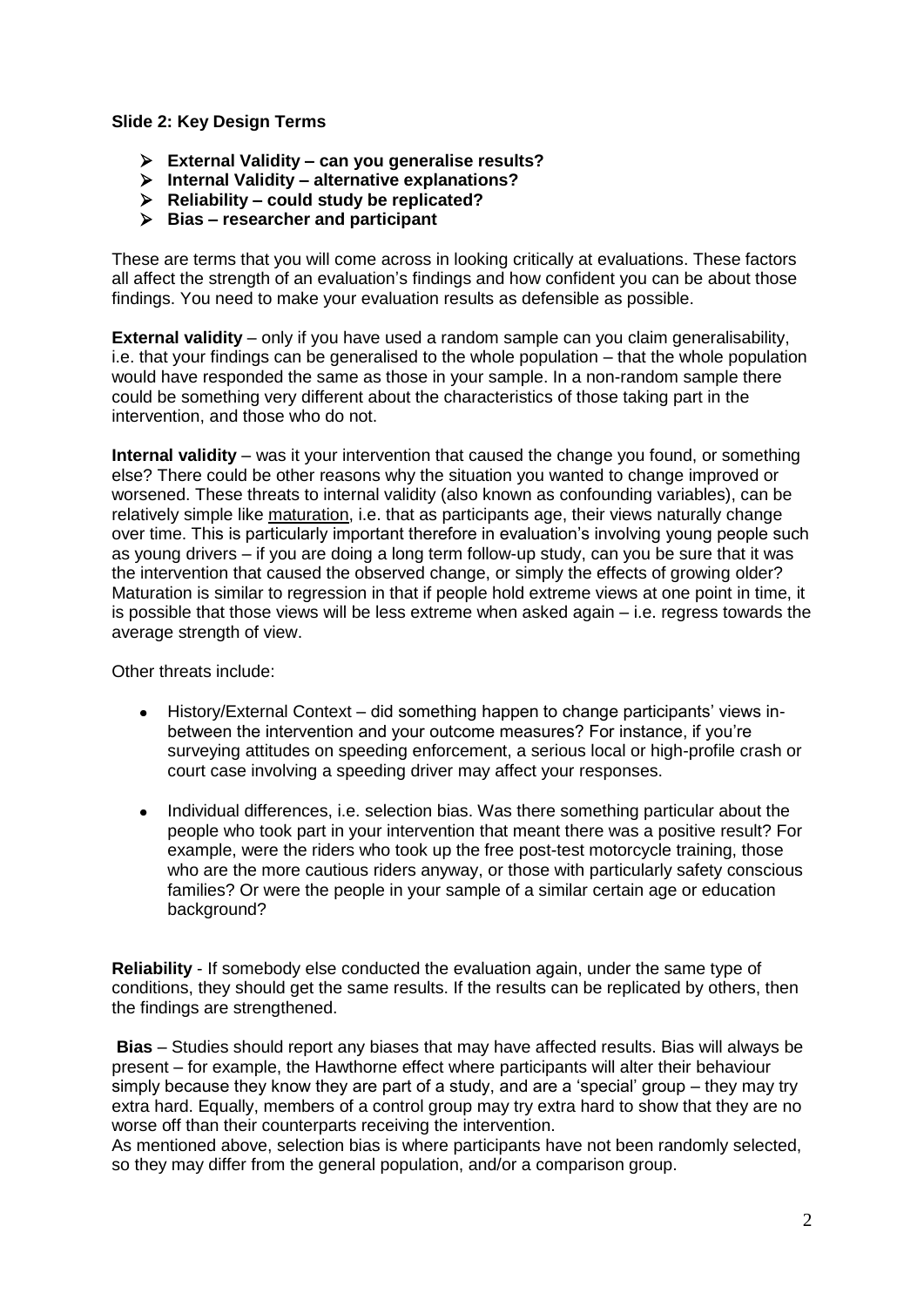Another common form of bias is social response bias – where participants want to please the researcher, and give what they think are the socially desirable answers to questions, instead of responding honestly.

Researcher bias may be prevalent when the person conducting the study has an expectation about, or a vested interest in, what the results of the evaluation will be. It is always preferable for the evaluator to be independent and objective.

### **Slide 3: Common Outcome Designs**

- **Randomised Controlled Trial**
- **Quasi-experiment**
- **Pre- and Post-**
- **Post-only**

The purpose of this slide is to go through the main outcome designs – emphasise that they are outcome designs, looking at post-intervention effects.

Describe the designs and go through some strengths and weaknesses of each, asking the delegates if they can explain the designs before you do.

**RCT** – The evaluator randomly assigns participants, who meet a set selection criteria, to either an intervention or a control group, before the intervention begins. Experimental designs can be pre and post or post only. The advantage of pre and post, over post only, is that although participants are randomly recruited to either intervention or control group, with a post only design you cannot be sure that both groups were similar to begin with. Even when randomised it could be the case that by pure chance, the participants in the intervention group have less tolerance of drink-driving, for instance.

RCT is a robust method but it is unusual to have the ability (with ethical approval), in social interventions, to randomise participants to intervention or control groups. It is also an expensive and time consuming design.

**Quasi-experiment** – The same as an RCT except there is no randomisation. Instead of a control group, you use a 'comparison group' – i.e. a similar group of participants who may be matched by age, sex, locality etc.

The comparison group helps to determine the amount of change that can be attributable to the intervention – i.e. you can see what change would have occurred without the intervention and simply deduct that from the change seen in the intervention group.

You need to be able to re-contact the participants as you are taking measurements at two different points in time. With a comparison group pre and post design, this means taking a total of four measurements, at two time points. Thus time and labour intensive.

**Pre- and Post-** - You take measurements from one group only – once before, and once after the intervention. With the pre (baseline) measurement, this design allows you to know whether or not there was change, but without a control or comparison group, it is not possible to say that the change was caused by the intervention, and nothing else. Fairly cheap design to implement though as only one group of participants involved.

**Post-only** – You take one measurement from one group, only *after* the intervention has been completed. A very cheap, quick and easy design but as you have no baseline (pre) data, you do not know if there has been any change in what you are measuring. You cannot be sure if the participants' attitude/knowledge/behaviour etc. that you are measuring after the intervention, is any different to how it was before.